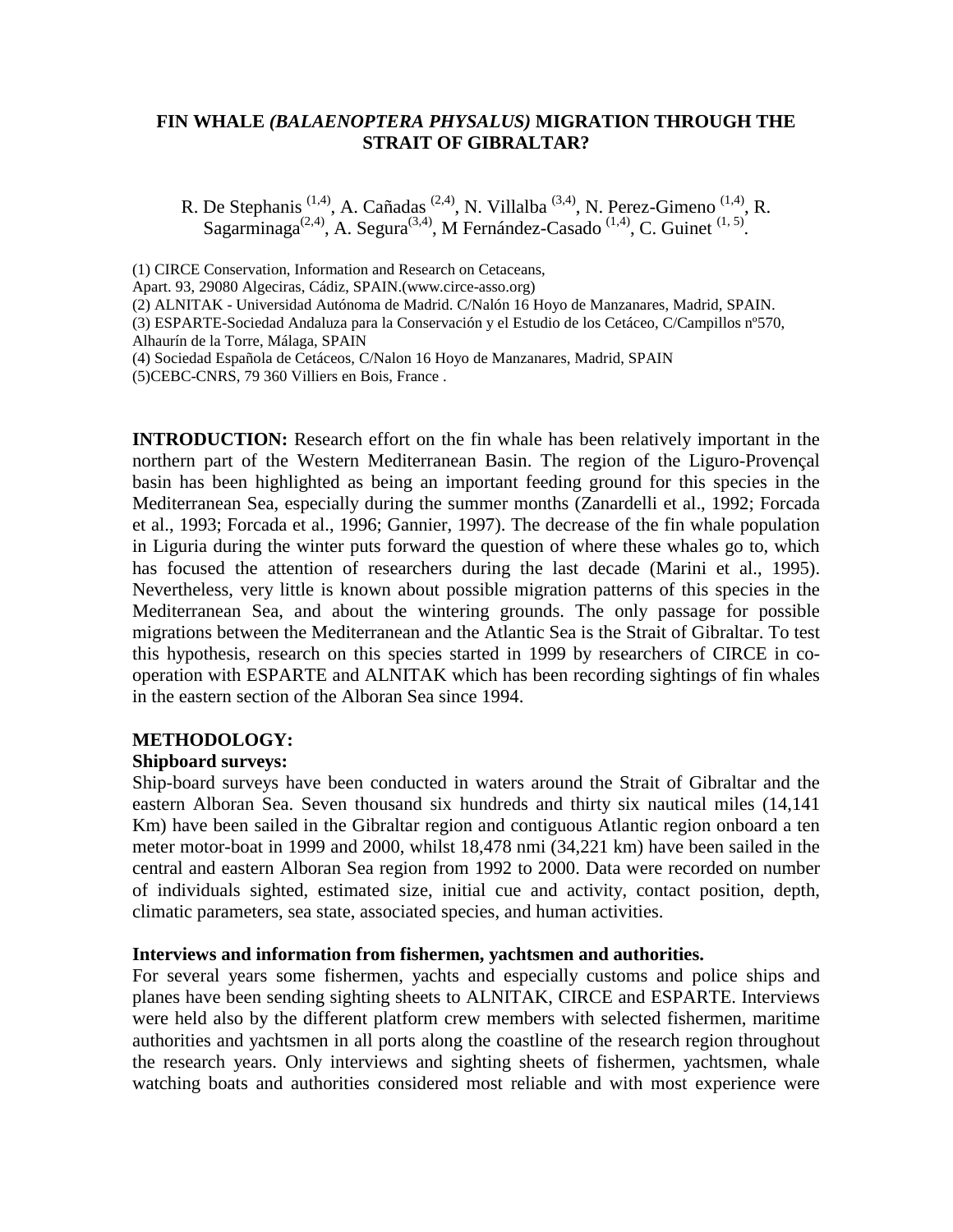taken into account, and only data contrasted and proved either by photographs or by a very good and trustworthy description have been considered.

### **RESULTS:**

Between 106 and 109 fin whales were sighted in a total of 74 sightings in the whole area. Seventy-four percent of these sightings were made between 1994 and 2000 in the central and eastern part of the Alboran Sea, and the other 26% were made between April-October of 1999 and 2000 in the Strait of Gibraltar. (Fig. 1)

In 83.8% of the sightings the behavior of these animals was recorded totaling 2,479 minutes of observation. In 82.3% of the encounters the animals were sighted traveling westbound towards or into the Atlantic, in 16.1% the animals were feeding and finally in 1.6% of the sightings, the animals were milling. (Fig. 2, 3)

### **DISCUSSION /CONCLUSIONS:**

The new data reveal that possibly a large number of fin whales tend to go to the Atlantic Ocean during summer (82% of the sightings were made during July, August and September).

Another interesting fact is that the data confirms that the central part of the Alboran Sea could be a feeding ground. This area is considered as one of the most productive areas of the Mediterranean sea, as a result of the up-wellings of Estepona and Malaga (Garcia Lafuente et all, 1998) . In the rest of the areas, only in one occasion, in the Bay of Algeciras, the animals were sighted feeding. This sighting was made in conjunction with a bloom of the euphausid in this Bay.

Research from now will concentrate on answering the question of whether these whales come back to the Mediterranean and if so, when.

### **AKNOWLEDGEMENTS:**

First of all thanks to Patricia Gozalbes for the collaboration and comments. To Anne Collet for the suggestions. Our special to the captains who patiently supported us in the campaigns we carried out, in particular to Antonio, Andres, Juan, Miguel and Kiko. To all the staff members of the different whale watching platforms, in special to Walti, Keti and all the volunteers of firm España.

Last but not least, to the "Torre de Salvamento Marítimo de Tarifa Tráfico" and all the fisherman that are taken part in our research program

#### **REFERENCES**

Forcada, J. Aguilar, A., Hammond, P. Pastor, X. and Aguilar, R. 1993. Distribution and abundance of fin whales in the western mediterranean during summer. In European Research on Cetaceans 7. Proc. 7th Ann. Conf. ECS, Inverness, Scotland, 18-21 February, 1993. (Ed. P. G. H. Evans). European Cetacean Society, Cambridge, England.

 Forcada, J., Notarbartolo di Sciara, G. And Fabbri, F. 1995. Abundance of fin whales and striped dolphins summering in the Corso-Ligurian Basin. Mammalia, 59(1): 127-140.

Gannier, A. 1997. Estimation de l'abundance estivale du rorqual commun, Balaenoptera physalus (Linné, 1758) dans le bassin Liguro Provençal (Mediterranée occidentale). Rev. Ecol (Terre Vie), 52: 69-86.

Garcia Lafuente, J., Cano, N., Vargas, M., Rubín, J, Hernández-Guerra, A., 1998, "Evolution of the Alboran Sea hydrographic structures during July 1993, in Deep-Sea Research 45, Pergamon, pp 39-65.

Marini, L. Villetti, G. and Consiglio, C. 1995. Wintering areas of fin whales (Balaenoptera physalus) in the Mediterranean Sea: a preliminary survey. In European Research on Cetaceans 9. Proc. 9th Ann. Conf. ECS,